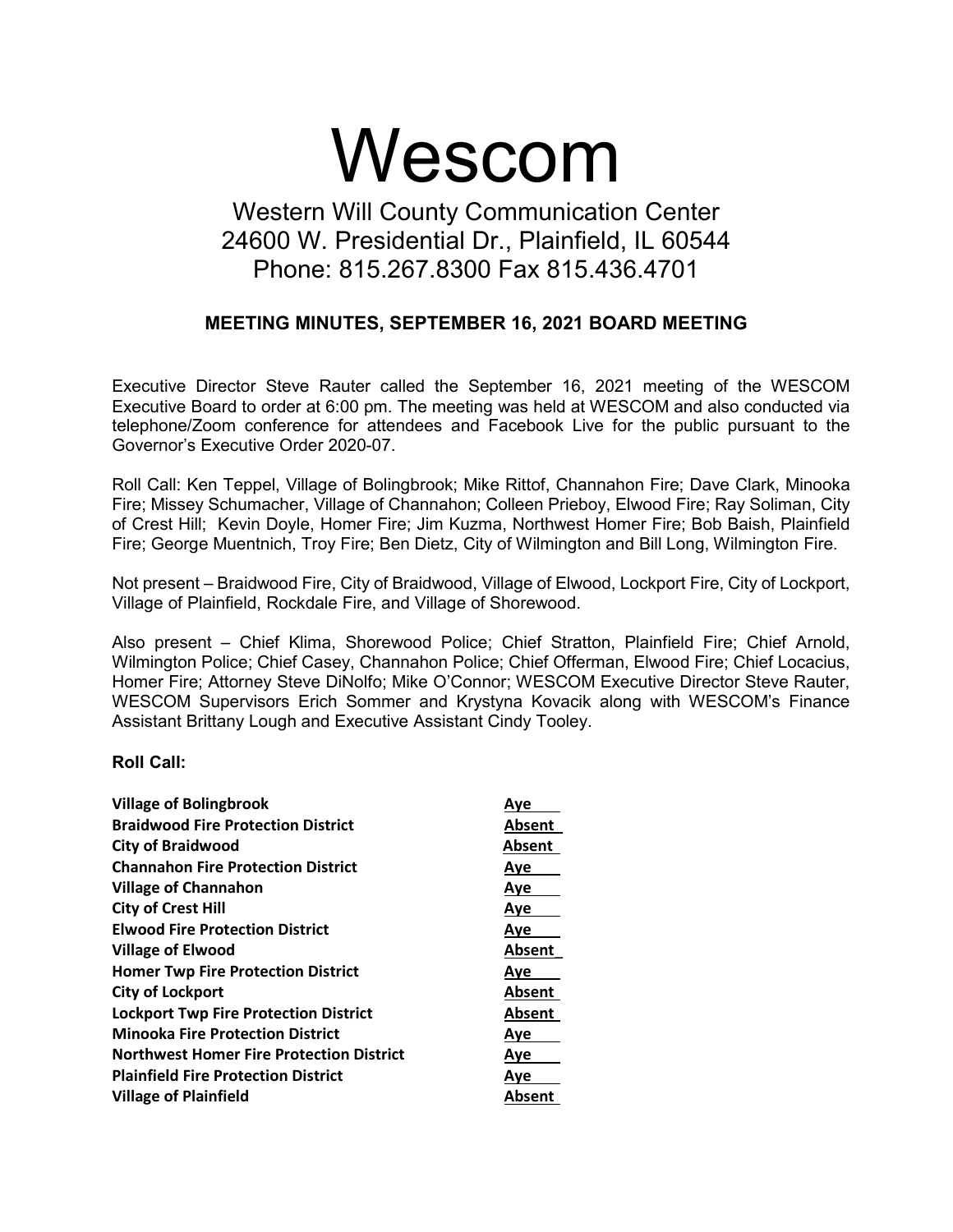| <b>Rockdale Fire Protection District</b>   | <b>Absent</b> |
|--------------------------------------------|---------------|
| <b>Village of Shorewood</b>                | Absent        |
| <b>Troy Twp Fire Protection District</b>   | Aye           |
| <b>Wilmington Fire Protection District</b> | Ave           |
| <b>City of Wilmington</b>                  | Ave           |

**Quorum established.** 

Public Input – None

**A motion was made by Mike Rittof, Channahon Fire to appoint Executive Director Steve Rauter Chairman pro tem to run the Board Meeting seconded by Missey Schumacher, Village of Channahon.** 

**Roll Call Vote:** 

| <b>Village of Bolingbrook</b>                   | Aye           |
|-------------------------------------------------|---------------|
| <b>Braidwood Fire Protection District</b>       | Absent        |
| <b>City of Braidwood</b>                        | Absent        |
| <b>Channahon Fire Protection District</b>       | <u>Aye</u>    |
| <b>Village of Channahon</b>                     | <u>Aye</u>    |
| <b>City of Crest Hill</b>                       | <u>Aye</u>    |
| <b>Elwood Fire Protection District</b>          | <u>Aye</u>    |
| <b>Village of Elwood</b>                        | Absent        |
| <b>Homer Twp Fire Protection District</b>       | Aye           |
| <b>City of Lockport</b>                         | Absent        |
| <b>Lockport Twp Fire Protection District</b>    | Absent        |
| <b>Minooka Fire Protection District</b>         | <u>Aye</u>    |
| <b>Northwest Homer Fire Protection District</b> | Aye           |
| <b>Plainfield Fire Protection District</b>      | Aye           |
| <b>Village of Plainfield</b>                    | Absent        |
| <b>Rockdale Fire Protection District</b>        | <b>Absent</b> |
| <b>Village of Shorewood</b>                     | Absent        |
| <b>Troy Twp Fire Protection District</b>        | <u>Aye</u>    |
| <b>Wilmington Fire Protection District</b>      | Aye           |
| <b>City of Wilmington</b>                       | Aye           |
|                                                 |               |

Aye 12 Nay 0 Present 0 Not Present 8

**Motion carried.** 

**A motion was made by Mike Rittof, Channahon Fire to approve the meeting minutes of the July 15, 2021 meeting seconded by Missey Schumacher, Village of Channahon.** 

**Roll Call Vote:** 

| <b>Village of Bolingbrook</b>             | Ave           |
|-------------------------------------------|---------------|
| <b>Braidwood Fire Protection District</b> | <b>Absent</b> |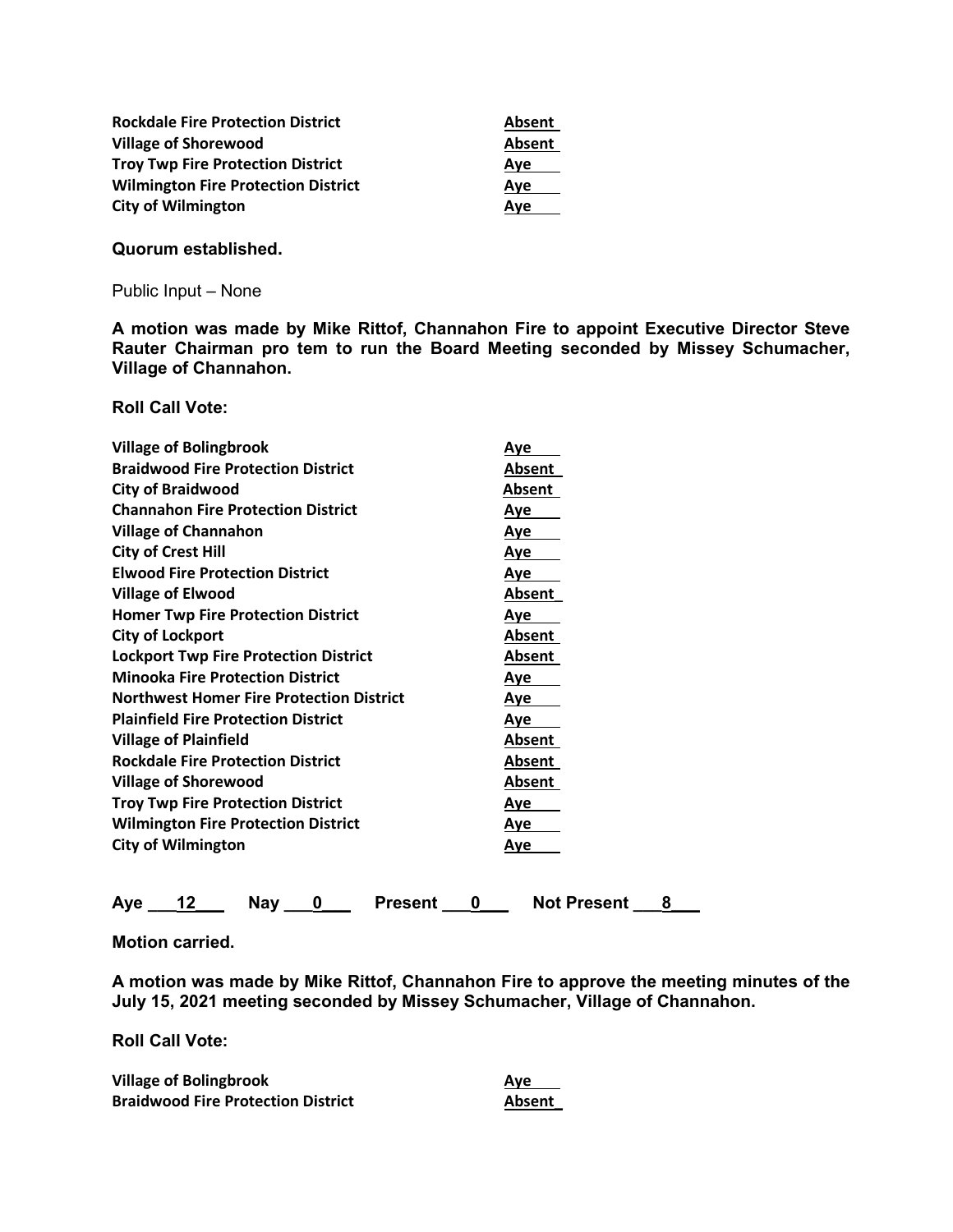| <b>City of Braidwood</b>                        | Absent     |
|-------------------------------------------------|------------|
| <b>Channahon Fire Protection District</b>       | <u>Aye</u> |
| <b>Village of Channahon</b>                     | <u>Aye</u> |
| <b>City of Crest Hill</b>                       | <u>Aye</u> |
| <b>Elwood Fire Protection District</b>          | Aye        |
| <b>Village of Elwood</b>                        | Absent     |
| <b>Homer Twp Fire Protection District</b>       | Aye        |
| <b>City of Lockport</b>                         | Absent     |
| <b>Lockport Twp Fire Protection District</b>    | Absent     |
| <b>Minooka Fire Protection District</b>         | Aye        |
| <b>Northwest Homer Fire Protection District</b> | Aye        |
| <b>Plainfield Fire Protection District</b>      | Aye        |
| <b>Village of Plainfield</b>                    | Absent     |
| <b>Rockdale Fire Protection District</b>        | Absent     |
| <b>Village of Shorewood</b>                     | Absent     |
| <b>Troy Twp Fire Protection District</b>        | Aye        |
| <b>Wilmington Fire Protection District</b>      | Aye        |
| <b>City of Wilmington</b>                       | Aye        |
|                                                 |            |

Aye 12 Nay 0 Present 0 Not Present 8

**Motion carried.** 

New Business – Discussion on the selection process for the Executive Director Position.

**A motion was made by Bob Baish, Plainfield Fire to enter into a closed meeting pursuant to the Open Meetings Act, 5 ILCS 120, Section 2, (c) 11 to discuss the status of litigation and the wage and benefits of employees seconded by Missey Schumacher, Village of Channahon.** 

### **Roll Call Vote:**

| <b>Village of Bolingbrook</b>                   | Ave    |
|-------------------------------------------------|--------|
| <b>Braidwood Fire Protection District</b>       | Absent |
| <b>City of Braidwood</b>                        | Absent |
| <b>Channahon Fire Protection District</b>       | Aye    |
| <b>Village of Channahon</b>                     | Aye    |
| <b>City of Crest Hill</b>                       | Aye    |
| <b>Elwood Fire Protection District</b>          | Ave    |
| <b>Village of Elwood</b>                        | Absent |
| <b>Homer Twp Fire Protection District</b>       | Aye    |
| <b>City of Lockport</b>                         | Absent |
| <b>Lockport Twp Fire Protection District</b>    | Absent |
| <b>Minooka Fire Protection District</b>         | Aye    |
| <b>Northwest Homer Fire Protection District</b> | Ave    |
| <b>Plainfield Fire Protection District</b>      | Aye    |
| <b>Village of Plainfield</b>                    | Absent |
| <b>Rockdale Fire Protection District</b>        | Absent |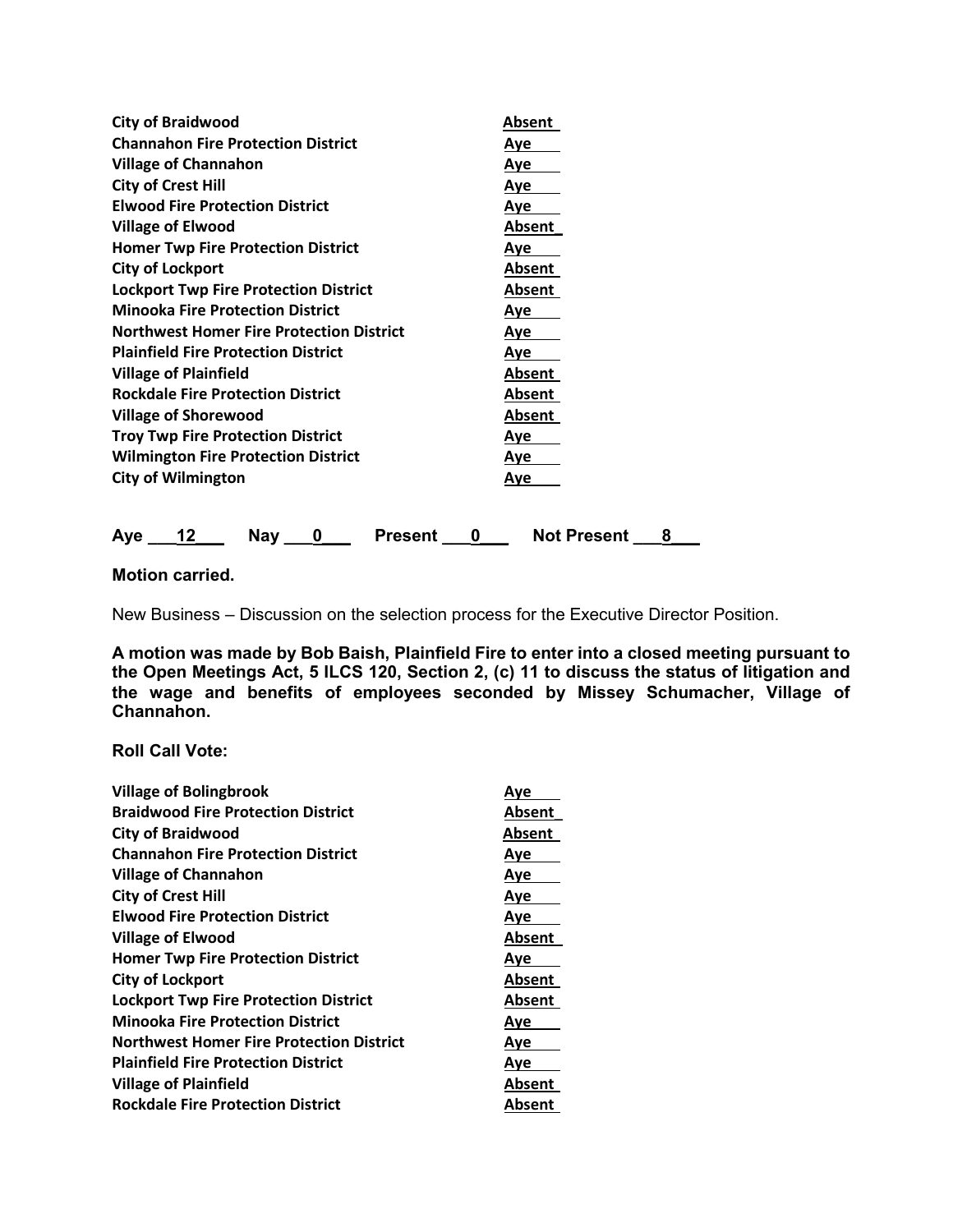| <b>Village of Shorewood</b>                | Absent |
|--------------------------------------------|--------|
| <b>Troy Twp Fire Protection District</b>   | Ave    |
| <b>Wilmington Fire Protection District</b> | Ave    |
| <b>City of Wilmington</b>                  | Ave    |
|                                            |        |

Aye 12 Nay 0 Present 0 Not Present 8

**Motion carried.** 

**A motion was made by Missey Schumacher, Village of Channahon to reconvene to open session seconded by Ray Soliman, City of Crest Hill.** 

**Roll Call Vote:** 

| <b>Village of Bolingbrook</b>                   | <u>Aye</u> |
|-------------------------------------------------|------------|
| <b>Braidwood Fire Protection District</b>       | Absent     |
| <b>City of Braidwood</b>                        | Absent     |
| <b>Channahon Fire Protection District</b>       | <u>Aye</u> |
| <b>Village of Channahon</b>                     | Aye        |
| <b>City of Crest Hill</b>                       | <u>Aye</u> |
| <b>Elwood Fire Protection District</b>          | <u>Aye</u> |
| <b>Village of Elwood</b>                        | Absent     |
| <b>Homer Twp Fire Protection District</b>       | Aye        |
| <b>City of Lockport</b>                         | Absent     |
| <b>Lockport Twp Fire Protection District</b>    | Absent     |
| <b>Minooka Fire Protection District</b>         | <u>Aye</u> |
| <b>Northwest Homer Fire Protection District</b> | <u>Aye</u> |
| <b>Plainfield Fire Protection District</b>      | <u>Aye</u> |
| <b>Village of Plainfield</b>                    | Absent     |
| <b>Rockdale Fire Protection District</b>        | Absent     |
| <b>Village of Shorewood</b>                     | Absent     |
| <b>Troy Twp Fire Protection District</b>        | <u>Aye</u> |
| <b>Wilmington Fire Protection District</b>      | <u>Aye</u> |
| <b>City of Wilmington</b>                       | <u>Aye</u> |
|                                                 |            |
|                                                 |            |

Aye 12 Nay 0 Present 0 Not Present 8

**Motion carried.** 

**As a result of closed session a motion was made by Missey Schumacher, Village of Channahon to approve the execution of the Employment Contract for Michael R. O'Connor as Executive Director, effective September 27, 2021 as presented seconded by Bob Baish, Plainfield Fire.** 

**Roll Call Vote:** 

**Village of Bolingbrook Aye**